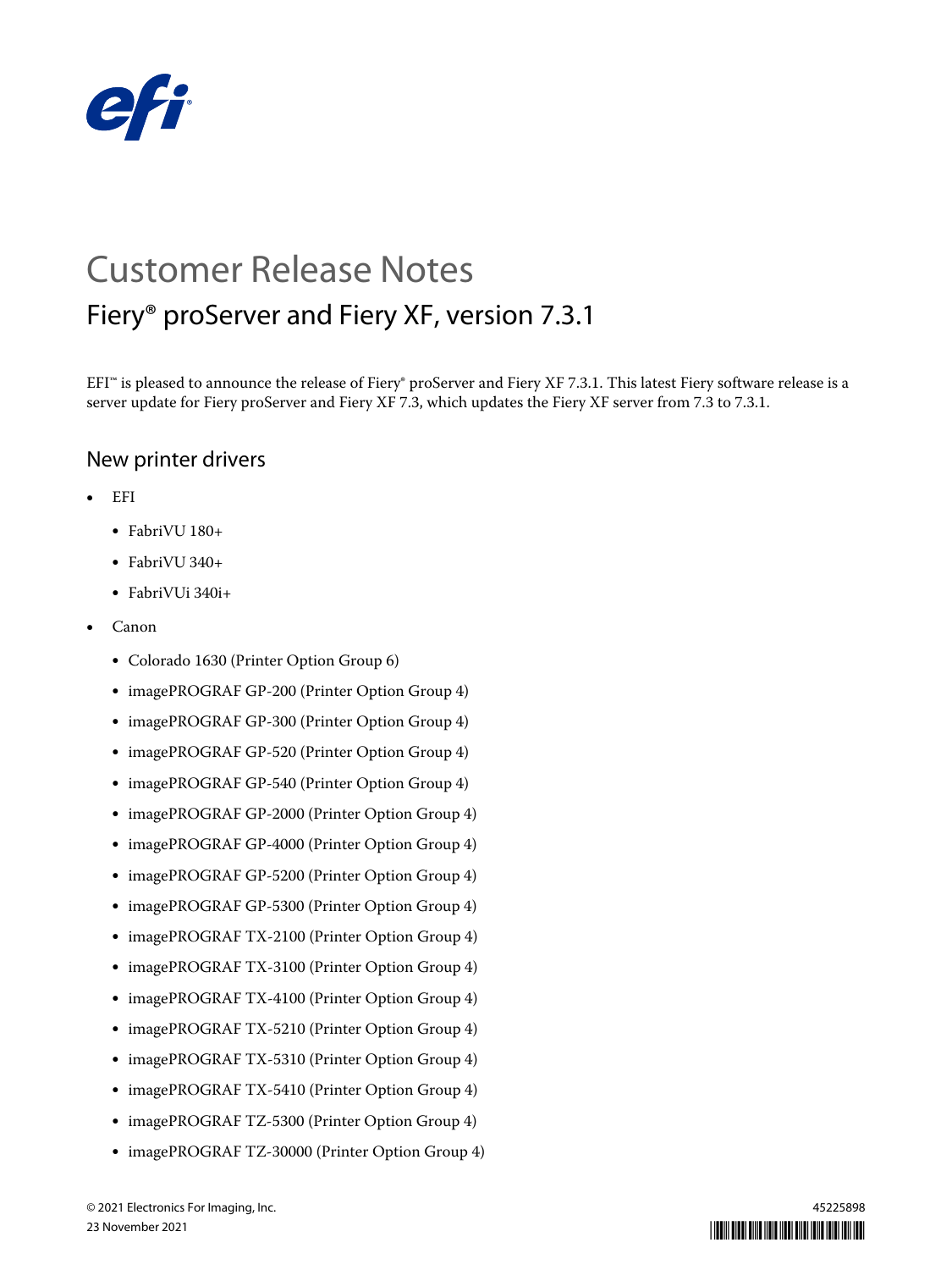- **•** d.gen
	- **•** Teleios HEXA (Printer Option Group 5)
- **•** EPSON
	- **•** SureColor SC-B60X0 (Printer Option Group 3)
	- **•** SureColor SC-T31X0 (Printer Option Group 3)
	- **•** SureColor SC-T34X0 (Printer Option Group 3)
	- **•** SureColor SC-T51X0 (Printer Option Group 3)
	- **•** SureColor SC-T54X0 (Printer Option Group 3)
	- **•** SureColor SC-V7000 (Printer Option Group 6)
- **•** GongZheng
	- **•** GZH3200-SG (Printer Option Group 5)
	- **•** GZM5000-SG (Printer Option Group 5)
- **•** Handtop
	- **•** HT2500UV-R (Printer Option Group 7)
	- **•** HT2512UV-R (Printer Option Group 7)
	- **•** HT3116UV-K (Printer Option Group 7)
	- **•** HT3200UV-K (Printer Option Group 7)
	- **•** R5\_600 (Printer Option Group 7)
	- **•** R5\_720 (Printer Option Group 7)
- **•** HP
	- **•** DesignJet D5800 (Printer Option Group 3)
	- **•** Latex 1500 (Printer Option Group 7)
	- **•** PageWide XL Pro 5200 (Printer Option Group 6)
	- **•** PageWide XL Pro 8200 (Printer Option Group 6)
	- **•** PageWide XL Pro 10000 (Printer Option Group 6)
- **•** Liyu
	- **•** FS33 (Printer Option Group 7)
	- **•** FS53 (Printer Option Group 7)
	- **•** KJC (Printer Option Group 7)
	- **•** LG2536 SG (Printer Option Group 7)
	- **•** LY DSJ RA BYHX (Printer Option Group 7)
	- **•** PZR3208 (Printer Option Group 7)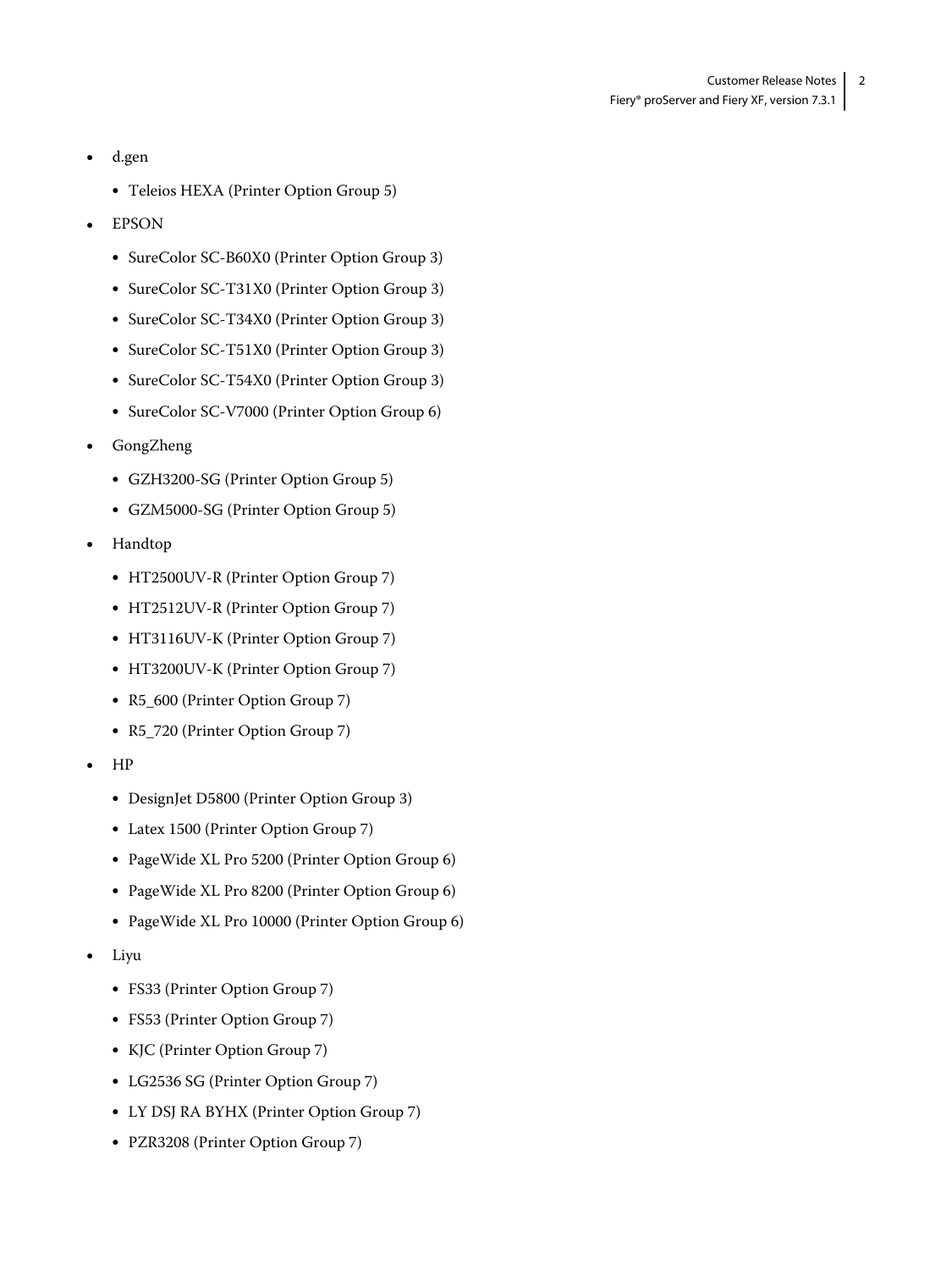- **•** Mimaki
	- **•** UJV-160 (Printer Option Group 5)
- **•** Mutoh
	- **•** ValueJet 628X (Printer Option Group 3)
- **•** Roland DG
	- **•** VersaUV LEC2-300 (Printer Option Group 6)
	- **•** VersaUV LEC2-330 (Printer Option Group 6)
	- **•** VersaUV LEC2-640 (Printer Option Group 6)
	- **•** VersaUV LEF2-200 (Printer Option Group 6)
	- **•** VersaUV LEF2-300 (Printer Option Group 6)
	- **•** VersaUV LEF2-300D (Printer Option Group 6)
- **•** swissQprint
	- **•** Karibu (Printer Option Group 7)

# Updated printer drivers

- **•** EFI
	- **•** VUTEk 3r/5r, 3r+/5r+, D3r/D5r, Q3r/Q5r and Pro 32r, 32r+
		- **•** Updated color modes, which are as follows:
			- **•** CMYK
			- **•** CMYKcmk
			- **•** CMYKcmk (split curves)
	- **•** VUTEk Q3r/Q5r [FAST DRIVE]
		- **•** Updated print modes
			- **•** Added: 4C-WWU-Q, 4C-WWO-Q, 4C-CWWC-C1-Q, 4C-CWWC-C2-Q, and White-Only-DS-Q

# New file format support

**•** Adobe PSB (Photoshop Big) file format support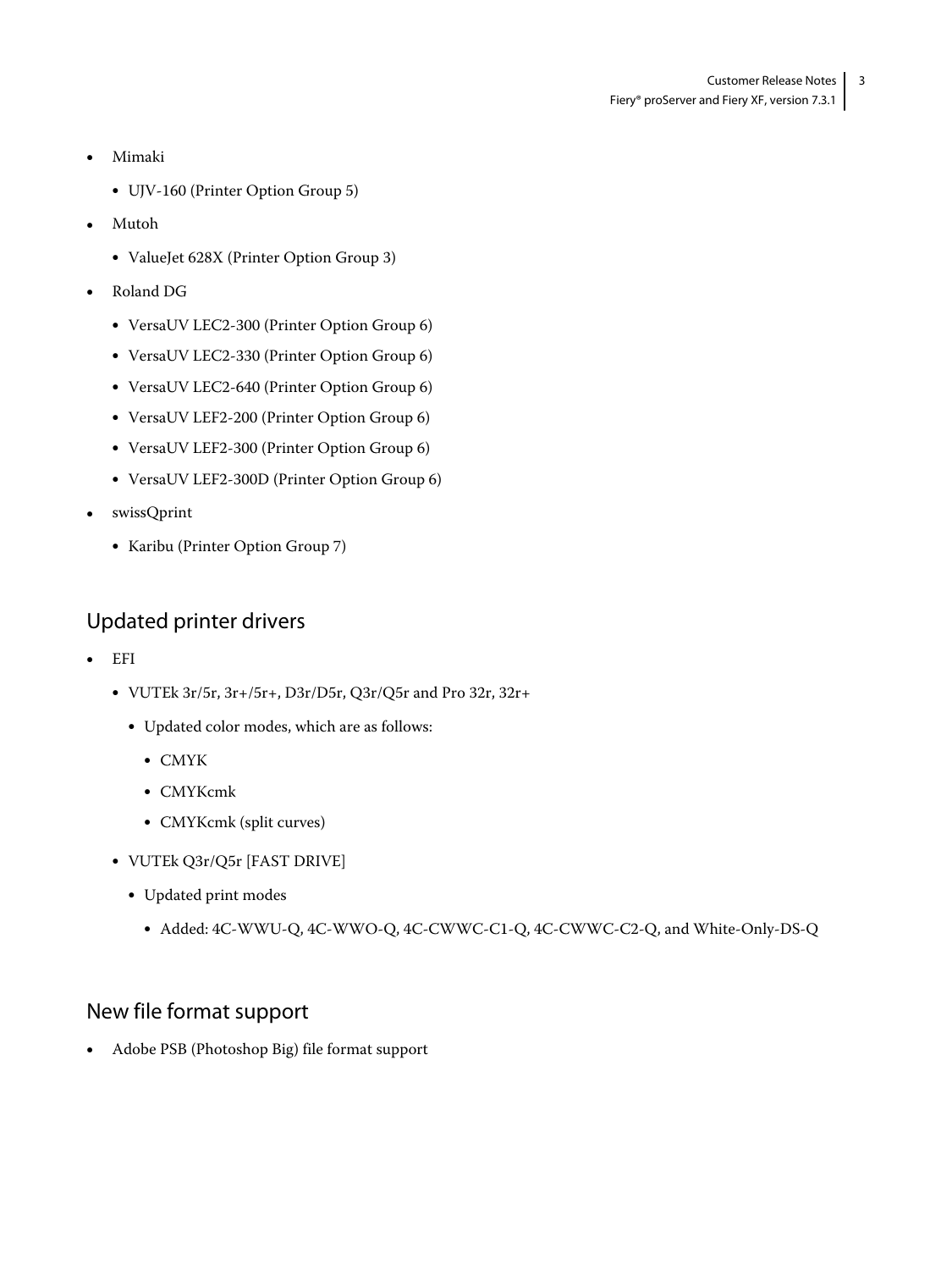### New operating system support

Fiery XF server 7.3.1 supports the following operating systems:

- **•** Microsoft Windows 11
- **•** Microsoft Windows Server 2022

## Issues fixed

#### **Fiery XF 7.3.1 related fixes are available with Command WorkStation Package 6.7.0.332**

- **•** Job Editor-related fixes:
	- **•** Fixed a problem in Job Editor where the mouse cursor position did not match the clicked point on a 4K Monitor with macOS Big Sur 11.5.2.
	- **•** Fixed a problem where Job Editor lost settings when the Printer tab was selected.
- **•** Server Manager-related fixes:
	- **•** Fixed a problem in Server Manager that the SMSA showed as expired inside Command WorkStation.

#### **Fiery XF server 7.3.1 related fixes**

- **•** Fiery XF server-related fixes:
	- **•** Fixed a problem with a multipage job in a nesting not creating cut data when it contains Level 1 and Level 2 cut data.
	- **•** Fixed a problem processing a PDF file with Adobe® PDF Print Engine (APPE).
	- **•** Fixed a problem that caused Adobe® PDF Print Engine to throw an invalid attempt to access data with a specific PDF file.
	- **•** Fixed a problem processing a PDF file with the output intent having an umlaut in the name.
	- **•** Fixed a problem where Print & Cut stopped working for a Process & Hold job.
	- **•** Fixed a problem when a destination profile was not used anymore.
	- **•** Fixed a problem with grommet marks printing double with tiles.
	- **•** Fixed a problem when the ink-saving profiles are not shown correctly in Server Manager.
	- **•** Fixed a problem with an incorrect IT8 file name for Japan Color Control Strip (i1iO3).
- **•** Printer driver-related fixes:
	- **•** Fixed a problem with the EPSON SureColor SC-P20080 cutting white margin.
	- **•** Fixed a problem with white registration for the EFI Pro 24f printer.
	- **•** Fixed a problem with a Fiery XF server crash when an EFI VUTEk 5r printer was used.
	- **•** Fixed a problem for swissQprint Nyala 3 mixing up ink channels.
	- **•** Fixed a problem for the Canon Colorado 1650 driver where a job would have the "The job is larger than the media size" error message.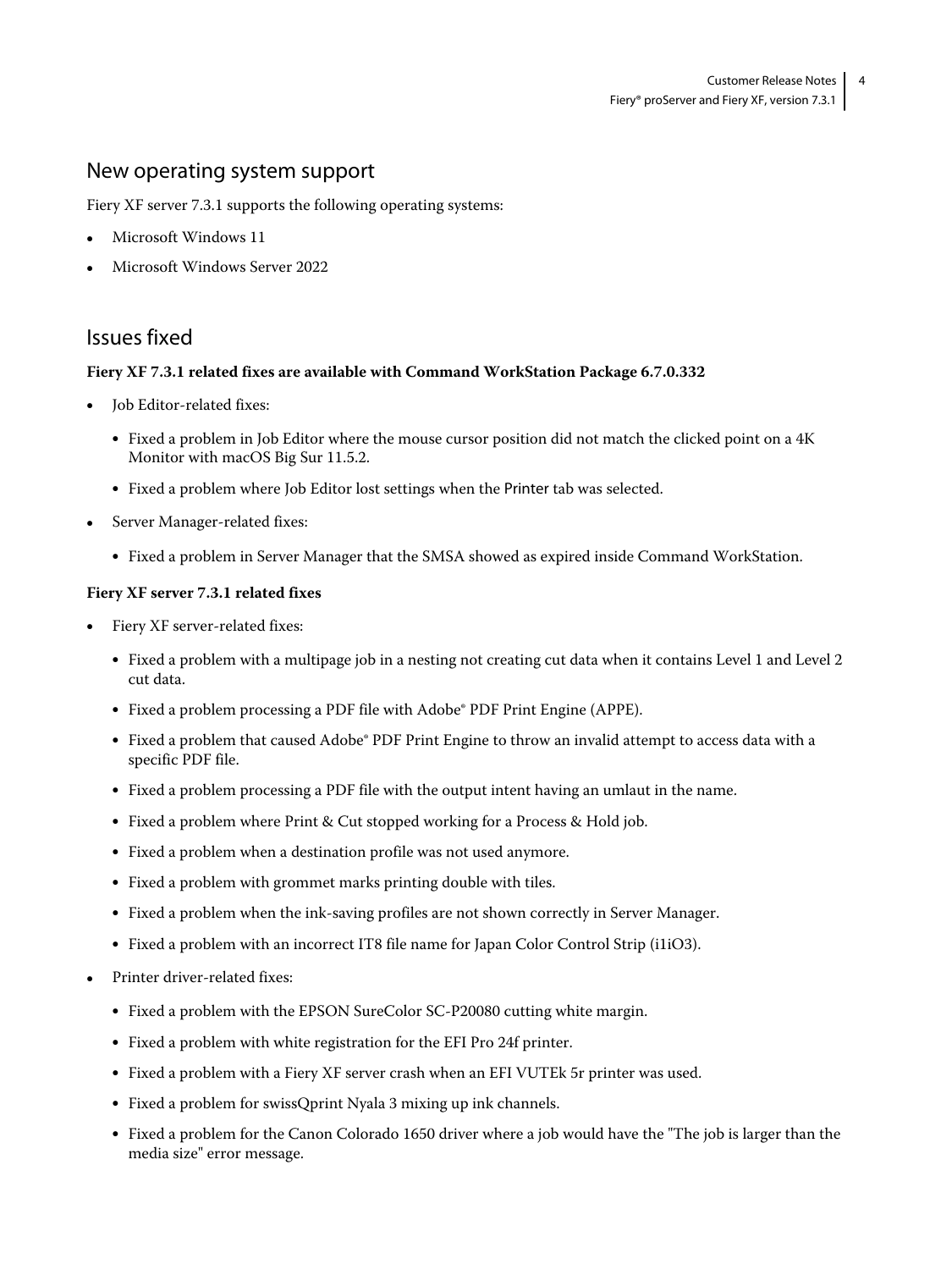- **•** Fixed a problem for the Canon Colorado 1650 printer where a job is always printed left-aligned with FOTOBA cut marks turned on.
- **•** Fixed a problem with the wrong color output using the Agfa Anapurna RTR3200i LED driver.
- **•** Fixed a problem with mixed channels on an Agfa Anapurna M2050 printer.
- **•** Fixed a problem with the automated cut not working for the Mimaki UCJV-300 printer driver series.
- **•** FAST DRIVE-related fix:
	- **•** Fixed a problem where the FAST DRIVE printer driver did not show the correct ink counts.
- **•** FAST RIP-related fixes:
	- **•** Fixed a problem with unwanted lines in a PDF file.
	- **•** Fixed a problem where FAST RIP did not stop processing a file with spot colors even when Color Management was set to Off.
	- **•** Fixed a problem where Intensify color optimization was not working with FAST RIP.
- **•** Nesting-related fix:
	- **•** Fixed a problem when a nesting job failed to process with the "Reading of nesting job was not finished correctly" error.
- **•** Cutting-related fix:
	- **•** Fixed a problem with different cut mark sizes on a nesting job when the SUMMA GoProduce driven cutter was used.
- **•** Fiery Server Control-related fixes:
	- **•** Fixed a problem with Fiery Server Control not showing the Fiery XF server status correctly.
	- **•** Fixed a problem where the Fiery Cutter Material Database Connector could not be found.

## Availability

- **•** The Fiery XF server 7.3.1 update is available as an online update through Fiery Server Control for all configurations of Fiery proServer and Fiery XF version 7.3.
- **•** Alternatively, the Fiery XF server 7.3.1 update can be downloaded from the [EFI downloads area](http://www.efi.com/products/inkjet-printing-and-proofing/fiery-for-inkjet/fiery-xf/download/).